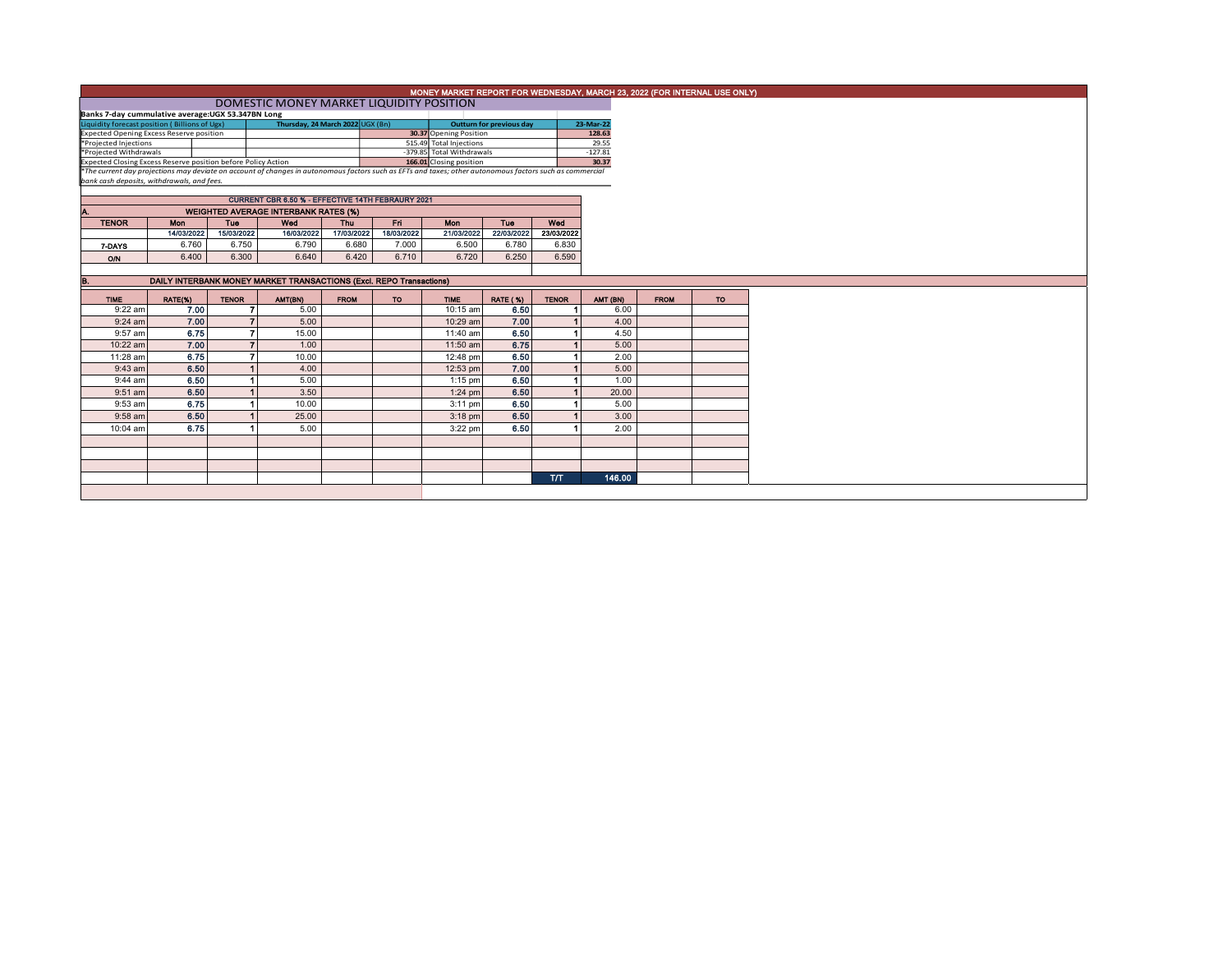CBR AND THE 7- DAY WAR INTERBANK RATES

9.000 8.500<br>8.000<br>7.500<br>7.000 6.500 5.500 6.000 5.000 4.500 4.000

25/02/2022 28/02/2022 01/03/2022 02/03/2022 03/03/2022 04/03/2022 07/03/2022 09/03/2022 10/03/2022 11/03/2022 14/03/2022 15/03/2022 15/03/2022 15/03/2022 18/03/2022 21/03/2022 22/03/2022 22/03/2022

• Overnight WAR = 7-day WAR CBR rate - Upper bound - Lower bound

| ID.<br>MONETARY POLICY OPERATIONS MATURITIES PROFILE: (24-MARCH- 2022 TO 10-NOVEMBER- 2022)    |             |             |             |             |             |                          |                          |             |                          |             |             |              |  |  |
|------------------------------------------------------------------------------------------------|-------------|-------------|-------------|-------------|-------------|--------------------------|--------------------------|-------------|--------------------------|-------------|-------------|--------------|--|--|
| <b>DATE</b>                                                                                    | <b>THUR</b> | <b>THUR</b> | <b>THUR</b> | <b>THUR</b> | <b>THUR</b> | <b>THUR</b>              | <b>THUR</b>              | <b>THUR</b> | <b>THUR</b>              | <b>THUR</b> | <b>THUR</b> | <b>TOTAL</b> |  |  |
|                                                                                                | 24-Mar-22   | 31-Mar-22   | 07-Apr-22   | 14-Apr-22   | 28-Apr-22   | 05-May-22                | 12-May-22                | 02-Jun-22   | 04-Aug-22                | 18-Aug-22   | 10-Nov-22   |              |  |  |
| <b>REPO</b>                                                                                    | 278.23      | $\sim$      |             |             | -           | $\overline{\phantom{a}}$ | $\overline{\phantom{0}}$ | $\sim$      | $\overline{\phantom{0}}$ | $\sim$      | $\sim$      | 278.23       |  |  |
| <b>REV REPO</b>                                                                                | . .         |             | ۰           |             |             | $\overline{\phantom{a}}$ | -                        | . .         | -                        |             |             |              |  |  |
| <b>BOU BILL/DEPO A</b>                                                                         |             | 205.09      | 51.20       | 240.07      | 52.02       | 537.46                   | 10.09                    | 10.00       | 33.00                    | 26.60       | 15.00       | .180.52      |  |  |
| <b>TOTALS</b>                                                                                  | 278.23      | 205.09      | 51.20       | 240.07      | 52.02       | 537.46                   | 10.09                    | 10.00       | 33.00                    | 26.60       | 15.00       | 1.458.75     |  |  |
| Total O/S Deposit Auction & BOU Bill balances held by BOU up to 10 November 2022: UGX 1,181 BN |             |             |             |             |             |                          |                          |             |                          |             |             |              |  |  |
| Total O/S Repo. Reverse Repo. BOU Bill balances held by BOU: UGX 1.459 BN                      |             |             |             |             |             |                          |                          |             |                          |             |             |              |  |  |

 $C.$  9.500

| (EI) STOCK OF TREASURY SECURITIES                                                     |                                       |                    |                  |        | <b>EID</b><br><b>MONETARY POLICY MARKET OPERATIONS</b> |                     |               |            |              |              |  |  |  |
|---------------------------------------------------------------------------------------|---------------------------------------|--------------------|------------------|--------|--------------------------------------------------------|---------------------|---------------|------------|--------------|--------------|--|--|--|
|                                                                                       | LAST TBIILS ISSUE DATE: 17-MARCH-2022 |                    |                  |        | (VERTICAL REPOS, REV-REPOS & BOU BILL)                 |                     |               |            |              |              |  |  |  |
| 5.734.93<br>24/03/2022<br>On-the-run O/S T-BILL STOCKs (Bns-UGX)                      |                                       |                    |                  |        |                                                        | <b>ISSUE DATE</b>   | <b>AMOUNT</b> | <b>WAR</b> | <b>RANGE</b> | <b>TENOR</b> |  |  |  |
| 23.010.08<br>On-the-run O/S T-BONDSTOCKs(Bns-UGX)                                     |                                       |                    |                  |        | 24/03/2022 REPO                                        | $11$ -Feb           | 133.00        | 6.500      |              |              |  |  |  |
| TOTAL TBILL & TBOND STOCK- UGX                                                        |                                       | <b>REPO</b>        | 15-Feb           | 303.00 | 6.500                                                  |                     |               |            |              |              |  |  |  |
| O/S=Outstanding                                                                       |                                       |                    |                  |        | <b>BOU BILL</b>                                        | $17$ -Feb $\vert$ - | 2.98          | 6.906      |              | 28           |  |  |  |
| <b>MATURITY</b>                                                                       | <b>TOTAL STOCK</b>                    | <b>YTM (%)</b>     | <b>CHANGE IN</b> |        | <b>BOU BILL</b>                                        | 17-Feb              | 207.78        | 7.176      |              | 56           |  |  |  |
|                                                                                       | (BN UGX)                              | <b>AT CUT OFF*</b> | <b>YTM</b> (+/-) |        | <b>BOU BILL</b>                                        | 17-Feb              | 9.92          | 7.353      |              | 84           |  |  |  |
| 91                                                                                    | 110.78                                | 6.501              | 0.000            |        | <b>REPO</b>                                            | 17-Feb              | 404.00        | 6.500      |              |              |  |  |  |
| 182                                                                                   | 388.97                                | 8.224              | $-0.176$         |        | <b>REPO</b>                                            | 28-Feb              | 431.50        | 6.500      |              | 3            |  |  |  |
| 364                                                                                   | 5.235.18                              | 9.800              | 0.100            |        | <b>REPO</b>                                            | 01-Mar              | 258.50        | 6.500      |              |              |  |  |  |
| 2YR                                                                                   | 595.21                                | 11.000             | 1.000            |        | <b>BOU BILL</b>                                        | 03-Mar              | 169.09        | 6.998      |              | 28           |  |  |  |
| 3YR                                                                                   | $\overline{\phantom{a}}$              | 12.090             | $-1.010$         |        | <b>BOU BILL</b>                                        | 03-Mar              | 2.00          | 7.169      |              | 56           |  |  |  |
| 5YR                                                                                   | 1.119.91                              | 14,390             | 1.390            |        | <b>BOU BILL</b>                                        | 03-Mar              | 14.11         | 9.099      |              | 252          |  |  |  |
| 10YR                                                                                  | 10.364.47                             | 14.000             | 0.261            |        | REPO                                                   | 03-Mar              | 394.00        | 6.500      |              |              |  |  |  |
| 15YR                                                                                  | 9.035.22                              | 14.390             | $-1.510$         |        | <b>REPO</b>                                            | 04-Mar              | 76.00         | 6.500      |              |              |  |  |  |
| <b>20YR</b>                                                                           | 1.895.27                              | 15,900             | 0.400            |        | <b>REPO</b>                                            | 07-Mar              | 264.00        | 6.500      |              |              |  |  |  |
| Cut OFF is the lowest price/ highest yield that satisfies the auction awarded amount. |                                       |                    |                  |        | <b>BOU BILL</b>                                        | 10-Mar              | 21.09         | 6.906      |              | 28           |  |  |  |
|                                                                                       |                                       | <b>BOU BILL</b>    | 10-Mar           | 326.83 | 7.149                                                  |                     | 56            |            |              |              |  |  |  |
|                                                                                       |                                       |                    |                  |        | <b>BOU BILL</b>                                        | 10-Mar              | 9.83          | 7.357      |              | 84           |  |  |  |
|                                                                                       |                                       |                    |                  |        | <b>REPO</b>                                            | 10-Mar              | 287.50        | 6.500      |              |              |  |  |  |
|                                                                                       |                                       |                    |                  |        | <b>REPO</b>                                            | 11-Mar              | 180.00        | 6.500      |              |              |  |  |  |
|                                                                                       |                                       |                    |                  |        | <b>REPO</b>                                            | 14-Mar              | 87.00         | 6.500      |              |              |  |  |  |
|                                                                                       |                                       |                    |                  |        | <b>REPO</b>                                            | 15-Mar              | 270.00        | 6.500      |              |              |  |  |  |
|                                                                                       |                                       |                    |                  |        | <b>REPO</b>                                            | 17-Mar              | 168.00        | 6.500      |              |              |  |  |  |
|                                                                                       |                                       |                    |                  |        | <b>REPO</b>                                            | 23-Mar              | 110.00        | 6.500      |              |              |  |  |  |

WAR-Weighted Average Rate